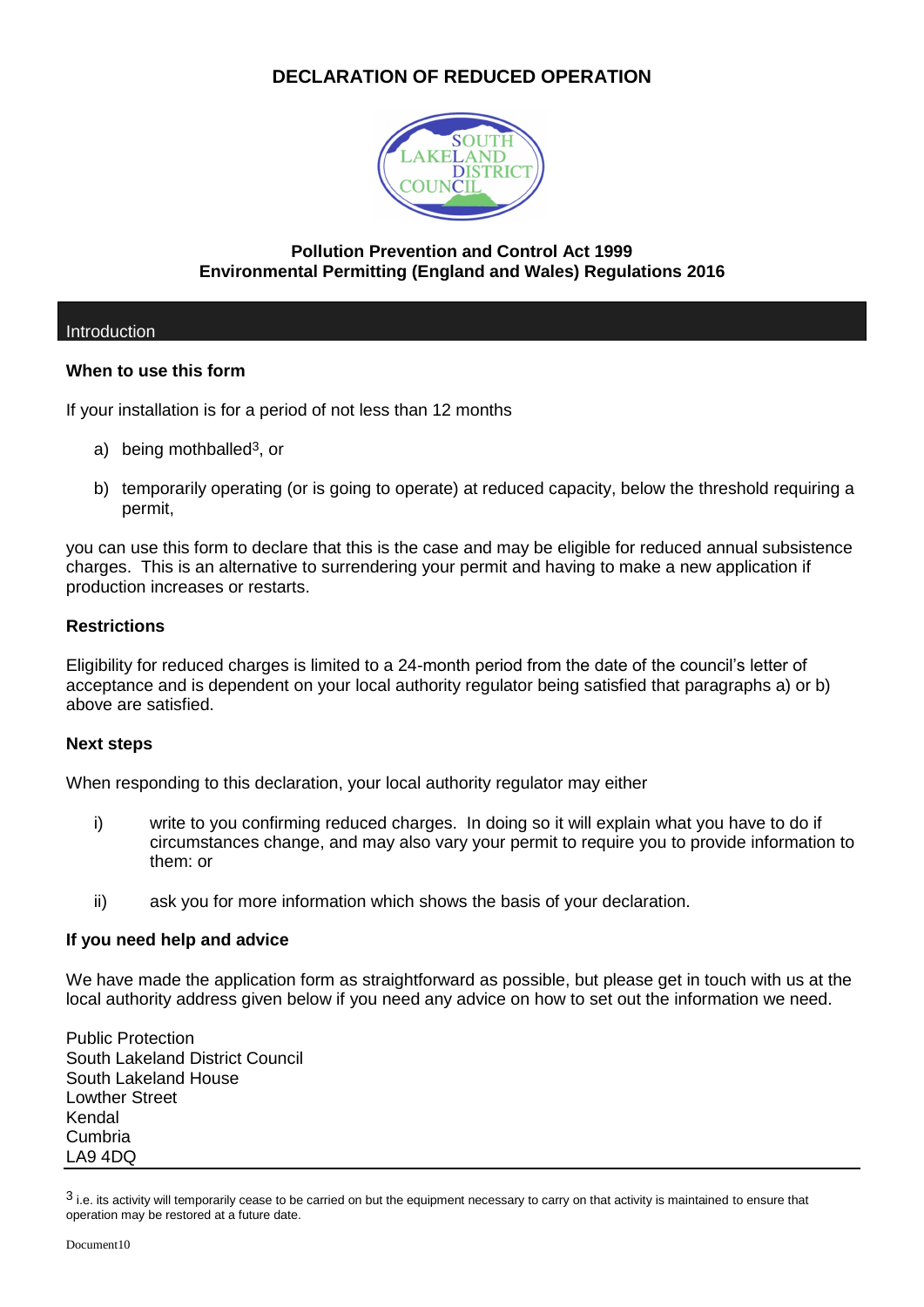| LAPPC application form: to be completed by the operator |                   |               |
|---------------------------------------------------------|-------------------|---------------|
| For Local Authority use                                 |                   |               |
|                                                         |                   |               |
|                                                         |                   |               |
| Application reference                                   | Officer reference | Date received |
|                                                         |                   |               |
|                                                         |                   |               |
|                                                         |                   |               |

- 1. Name of the installation and operator
- 2. Permit reference
- 3. Name and contact details of person completing this form.
- 4. I/We hereby declare that the activity by the operator at the permitted installation (see 1 above) meets the qualifying criteria for reduced quarterly/annual subsistence charges in that it is:

EITHER

a) being mothballed for a period of not less than 12 months; or

OR

b) temporarily being carried on (or will be carried on from ...............................(date)) at below the threshold requiring a permit for a period of not less than 12 months.

(Delete as appropriate)

Signature of current operator(s). *Please note that each individual operator must sign the declaration themselves, even if an agent is acting on their behalf.*

5. I/We certify that the information in this declaration is correct.